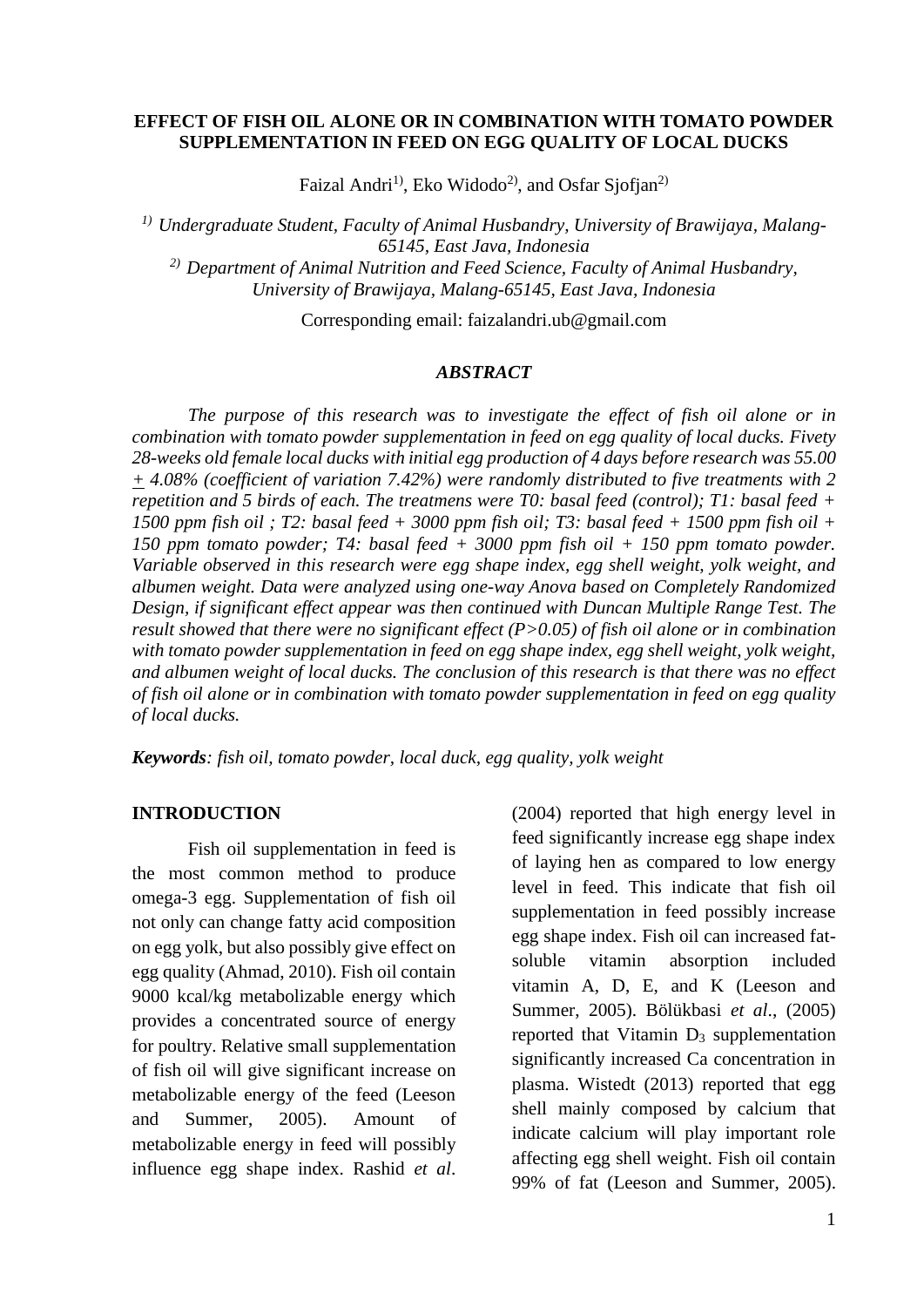Anton (2007) found that fat contribute to about 65% of dry matter content of egg yolk, which indicated fat consumption was the most important thing affected yolk weight.

One of the most important consideration of fish oil usage is high content of PUFA (including EPA and DHA) which are highly susceptible to oxidation (Boran *et al*., 2006). High content of PUFA in feed increases susceptibility of cellular membranes to the induction of oxidative stress (Miret *et al*., 2003), which associated with the deterioration of many physiological functions including health, growth, reproduction and immunity (Surai, 2002). These mechanism then will be responsible to some negative effect on egg quality of poultry. Previous research noted that feed containing fish oil reduced yolk and egg weights in laying hens (Cherian, 2008; An *et al*., 2010; Dunn-Horrocks *et al*., 2011).

Possible effort to minimize negative effect of fish oil supplementation is by adding antioxidant. Tomato is one the potential natural antioxidant sources. Tomato contains some phytochemicals including lycopene, folic acid, vitamin C, vitamin A, vitamin E, and phenolics which possess antioxidant activity (Agarwal and Rao, 2000; Borguini and Torres, 2009; Kotkov *et al*., 2011). These compounds may play an important role to inhibit activity of reactive oxygen species (Crozier *et al*., 2009). Previously, Sahin *et al*. (2008) found that tomato powder supplementation reduce negative effect on performance of quails affected by heat stress. Brenes *et al*. (2008) reported that enrichment of vitamin E in feed increased fat digestibility of broiler chicken. Lin *et al*. (2002) found that vitamin A have an important role maintain integrity of magnum and ovaries. These finding indicated that tomato powder could be potential as antioxidant to reduce

negative effect of fish oil supplementation and also possibly support fish oil to increase egg quality.

Development of omega-3 egg nowadays still limited on laying hens and quails as animal model. Research on local poultry animals including local ducks are still very rare. However, their potency as egg producer for Indonesian society was very good. The purpose of this research was to investigate the effect of either fish oil alone or in combination with tomato powder supplementation in feed on egg quality of local ducks.

## **MATERIALS AND METHODS**

Materials used in this research was fivety 28-weeks old female Local Ducks. Initial duck day production of local ducks 4 days before research was 55.00 + 4.08% (coefficient of variation 7.42%). Local duck was obtained from Blitar Regency, with the price IDR 90,000,-/bird.

Basal feed used in this research consisted of corn, rice bran, soybean meal, meat bone meal, corn gluten meal, oyster shell, limestone, salt, and premix. Composition and calculated nutrient content of basal feed was showed in Table 1. Fish oil used in this research was extracted from sardine fish (*Sardinella longiceps*), which was obtained from Muncar, Banyuwangi Regency. The price of fish oil was IDR 25,000,-/liter. Fish oil was stored in referigerator  $(-4^0C)$  until used. Tomato powder which was used in this research obtained from Materia Medica Institute, Batu City. The price of tomato powder was IDR 200,000,-/kg. Tomato powder was stored in plastic bags at room temperature. Feed mixing was done once a week. Basal feed for each group calculated by 5 birds multiplied by 150 g/bird/day multiplied by 7 days required 5250 g. Basal feed for each group were prepared in a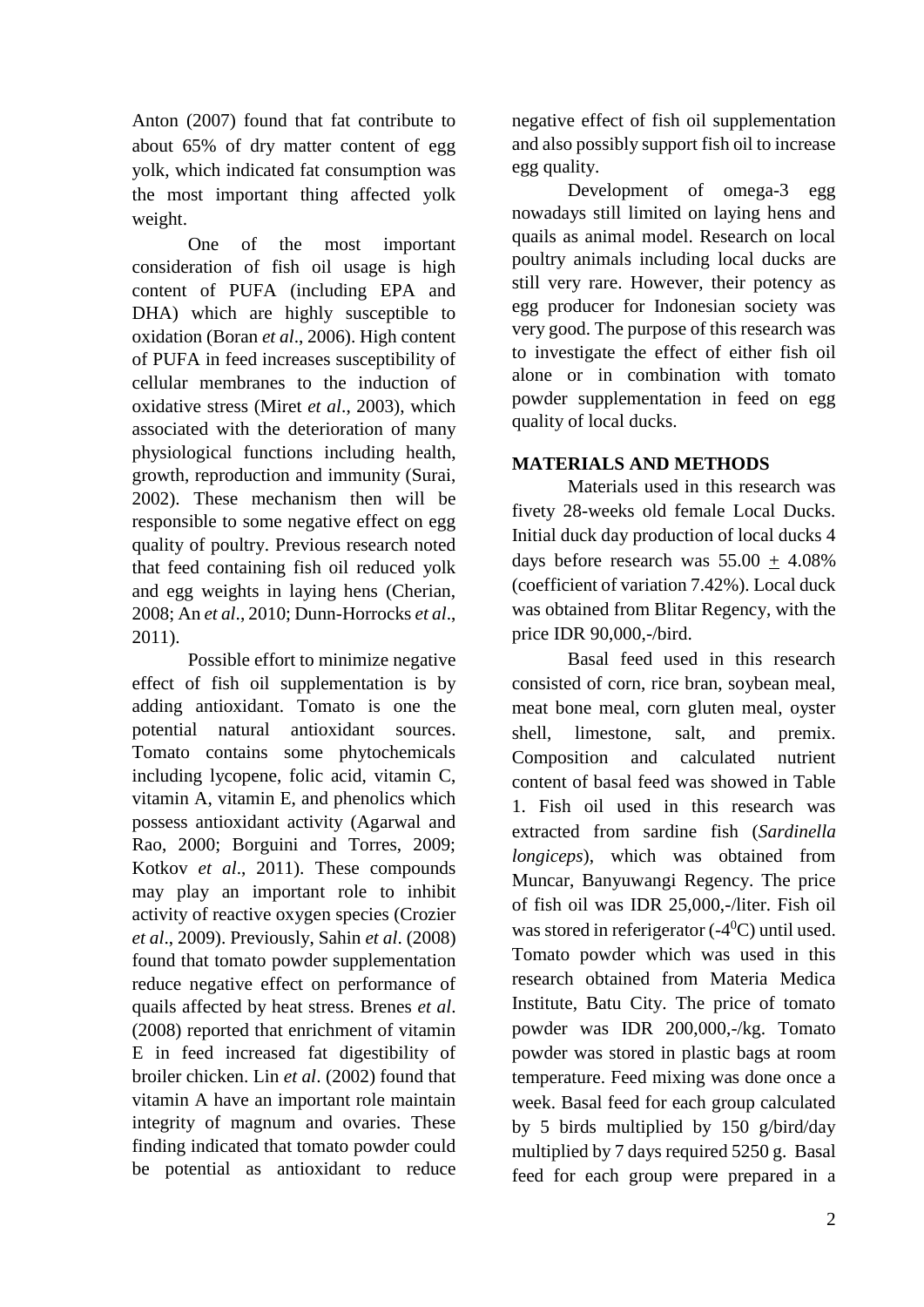bucket, then mixed with fish oil and tomato powder according to the treatments. Feeding of local ducks were done twice daily at 08.00 and 14.00 with ratio 40:60.

Housing used in this research was ten colony housing which contain 5 birds of each. The size of housing was 2 x 1 x 0.5 m (length x width x height) with rice husk floor and equipped with feeder and drinker.

Methods used in this research was experiment arranged in a Completely Randomized Design with 5 treatments and 2 repetitions. Each repetition used 5 birds.

Treatments used in this research were:

- T0: basal feed (control)
- T1: basal feed  $+1500$  ppm fish oil
- T2: basal feed + 3000 ppm fish oil
- T3: basal feed  $+ 1500$  ppm fish oil  $+ 150$ ppm tomato powder
- T4: basal feed  $+3000$  ppm fish oil  $+150$ ppm tomato powder

Treatments were given during 4 weeks (28-31 weeks old). In the end of experiment, five eggs from each repetition were randomly collected and analyzed for egg qualities.

Tabel 1. Composition and Calculated Nutrient Content of Basal Feed

| Feedstuff                      | Composition (%) |  |  |
|--------------------------------|-----------------|--|--|
| Corn                           | 40.00           |  |  |
| Rice Bran                      | 30.00           |  |  |
| Soybean Meal                   | 16.90           |  |  |
| <b>Meat Bone Meal</b>          | 4.20            |  |  |
| Corn Gluten Meal               | 2.00            |  |  |
| <b>Oyster Shell</b>            | 1.90            |  |  |
| Limestone                      | 4,30            |  |  |
| Salt                           | 0.10            |  |  |
| Premix                         | 0.60            |  |  |
| Total                          | 100.00          |  |  |
| Nutrient Content*              |                 |  |  |
| Metabolizable Energy (Kcal/kg) | 2,751.54        |  |  |
| Crude Protein (%)              | 17.27           |  |  |
| Ether Extract (%)              | 2.32            |  |  |
| Crude Fiber                    | 4.84            |  |  |
| Calcium $(\%)$                 | 3.01            |  |  |
| Phosphorus $(\%)$              | 0.68            |  |  |
| Lysine                         | 0.81            |  |  |
| Methionine                     | 0.45            |  |  |
| Methionine + $C$ ysteine       | 0.64            |  |  |
| Price/kg (IDR)**               | 4,584.70        |  |  |

Notes: \* Calculation According to Feednet

\*\* Calculation According to Feed Price in May 2014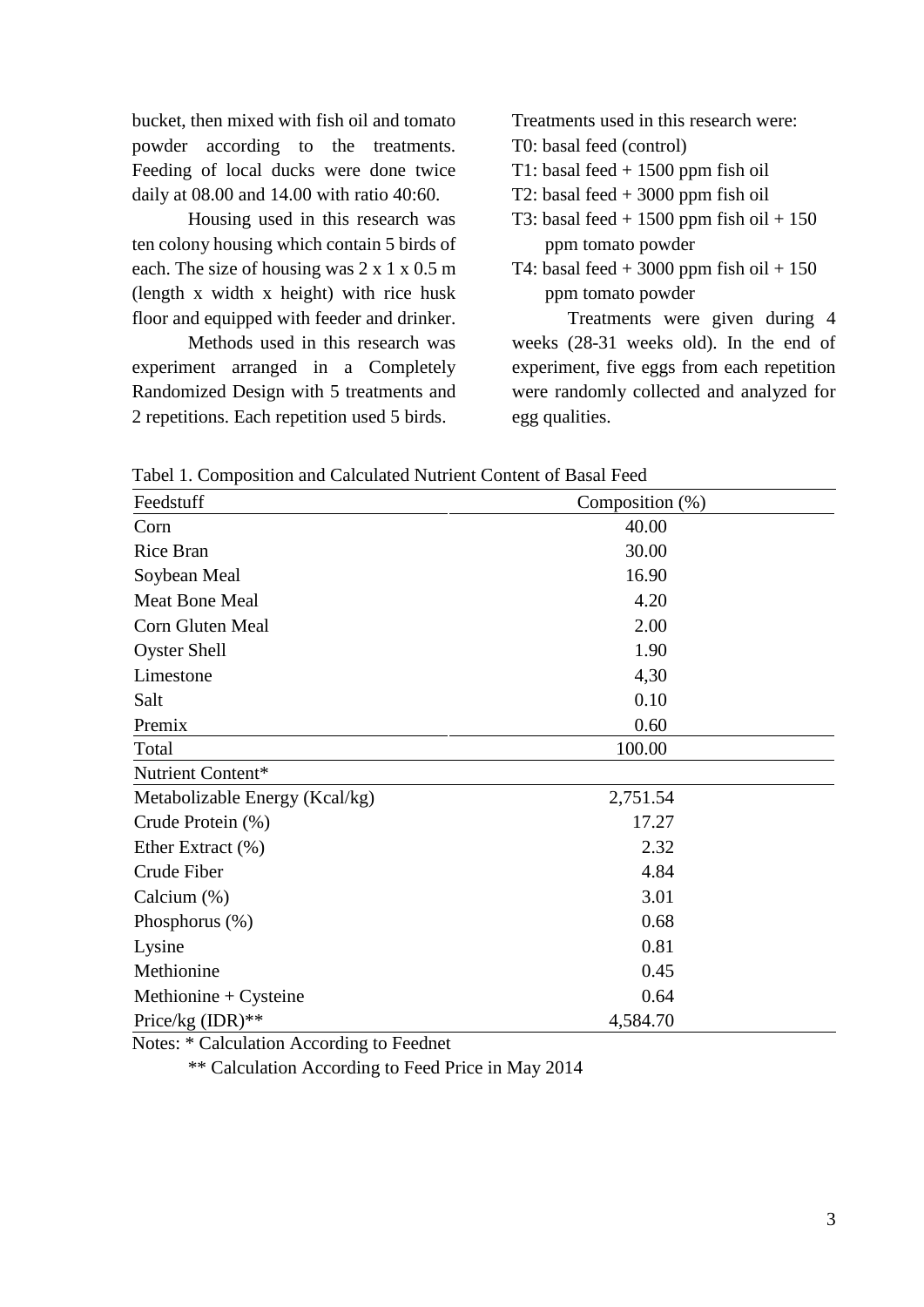Variables observed in this research were egg quality of local ducks included:

- a. Egg shape index is calculated by length of egg divided by width of egg, then multiplied by 100 (Sandi et al. 2013)
- b. Egg shell weight (g/egg) is measured by broken down the eggs, then egg shell separated from albumen and yolk. Egg shell is cleaned from the rest of albumen and then weighed (An *et al*. 2010)
- c. Yolk weight (g/egg) is measured by separate yolk from albumen then weighed (An *et al*. 2010)
- d. Albumen weight (g/egg) is calculated by egg weight minus by egg shell weight and yolk weight (An *et al*. 2010)

Data were analyzed by using oneway Anova based on Completely Randomized Design, if significant effect appear was then continued with Duncan Multiple Range Test.

#### **RESULTS AND DISCUSSIONS**

Effect of fish oil alone or in combination with tomato powder supplementation in feed on egg shape index, egg shell weight, yolk weight, and albumen weight of local ducks were showed in Table 2.

Table 2. Effect of Fish Oil Alone or in Combination with Tomato Powder Supplementation in Feed on Egg Shape Index, Egg Shell Weight, Yolk Weight, and Albumen Weight of Local Ducks

| Treatment      | Egg Shape        | Egg Shell Weight | Yolk Weight      | Albumen Weight   |
|----------------|------------------|------------------|------------------|------------------|
|                | Index            | (g/egg)          | (g/egg)          | (g/egg)          |
| T <sub>0</sub> | $81.35 \pm 5.04$ | $7.70 \pm 0.14$  | $20.20 \pm 0.14$ | $31.75 \pm 0.21$ |
| T1             | $80.28 \pm 1.32$ | $8.20 \pm 0.85$  | $19.70 \pm 1.56$ | $30.40 \pm 0.85$ |
| T <sub>2</sub> | $78.62 \pm 1.19$ | $7.80 \pm 0.57$  | $20.70 \pm 2.69$ | $31.60 \pm 1.98$ |
| T3             | $80.34 \pm 6.00$ | $8.30 \pm 0.28$  | $20.90 \pm 2.40$ | $30.90 \pm 2.26$ |
| <b>T4</b>      | $80.53 \pm 0.15$ | $7.80 \pm 0.14$  | $21.80 \pm 0.28$ | $32.10 \pm 1.41$ |
| p-value        | ns               | <b>Ns</b>        | ns               | ns               |

Notes: ns: No Significant Effect (P>0.05)

## **Egg Shape Index**

Table 2 showed the effect of fish oil alone or in combination with tomato powder supplementation in feed on egg shape index of local ducks. The result showed that egg shape index of local ducks from higher to lower was T0 (81.35), T4 (80.53), T3 (80.34), T1 (80.28), and T2 (78.62). Egg shape index obtained in this current research still in the normal range. Srigandono (1991) states that the normal index of duck eggs ranged from 61.30 to 81.70.

Statistical analysis showed that there was no significant effect  $(P>0.05)$  of fish oil alone or in combination with tomato powder supplementation in feed on egg shape index of local duck. This current research also in agreement with An *et al*. (2010) that reported there was no significant effect of different oil sources (corn oil vs fish oil) and vitamin E supplementation on egg shape index of breeder hens.

This result can be explained that feeding treatment may did not cause any significant effect on egg shape index. Previous research noted that there was no significant effect of methionine and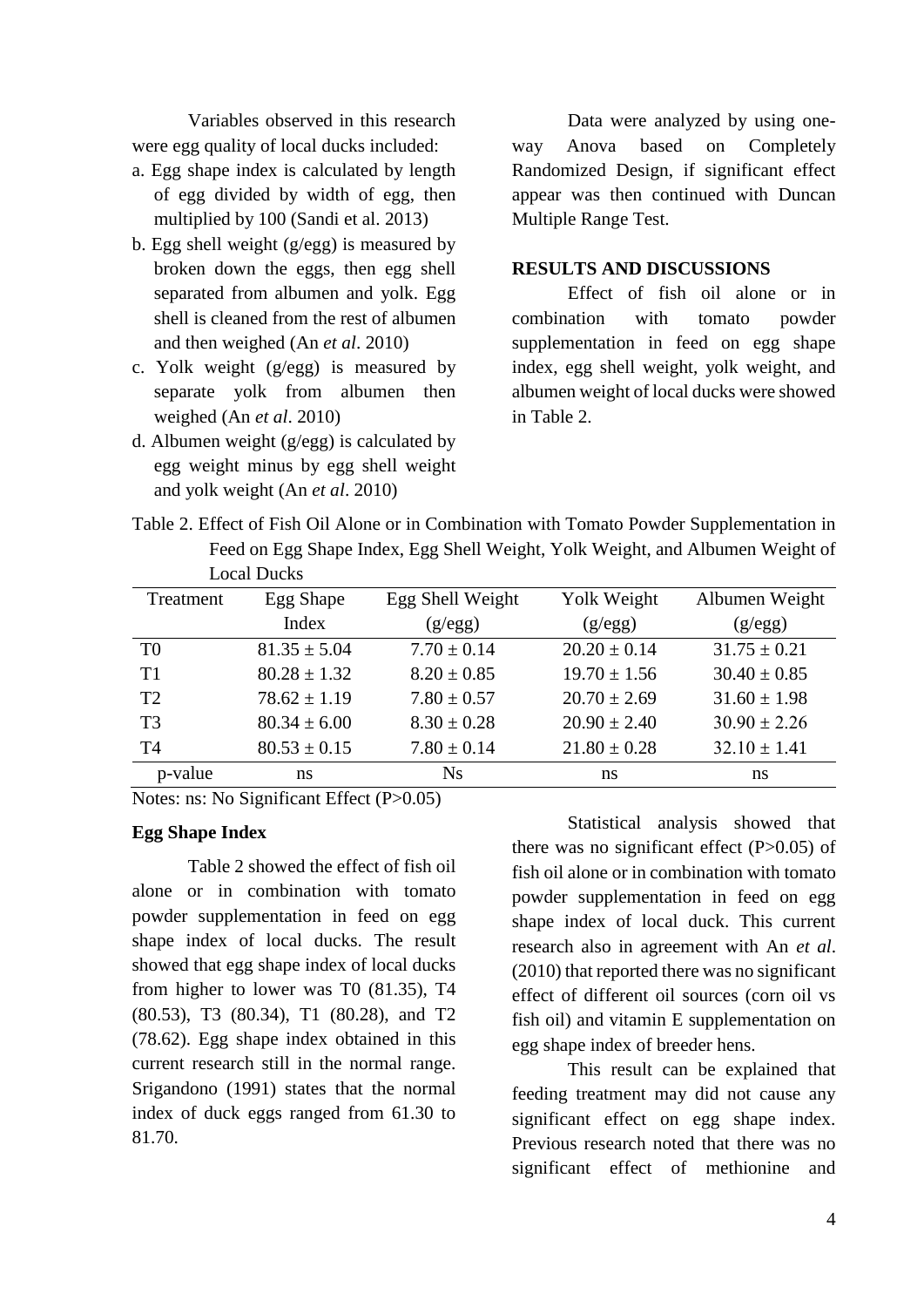Lancang (*Atlanta sp.*) supplementation on egg shape index of Tegal Ducks (Roesdiyanto, 2002). Alfian (2014) also reported that there were no significant effect of *Ipomoea aquatic* waste supplementation on egg shape index. These result may also possibly in fish oil and tomato powder supplementation in feed which also give no significant effect on egg shape index. This result may due to egg shape index is more influenced by the breed of the birds. Sopiyana and Prasetyo (2007) reported that egg shape index was significantly different in two breed of local duck. Pekin x Mojosari female ducks have higher egg shape index (77.28) compare than Pekin x Alabio female ducks (76.43).

## **Egg Shell Weight**

Table 2 showed the effect of fish oil alone or in combination with tomato powder supplementation in feed on egg shell weight of local ducks. The result showed that egg shell weight from higher to lower was T3 (8.30 g), T1 (8.20 g), T4 (7.80 g), T2 (7.80 g), and T0 (7.70 g). Statistical analysis showed that there was no significant effect  $(P>0.05)$  of fish oil alone or in combination with tomato powder supplementation in feed on egg shell weight. This result in agreement with Gul *et al*. (2012) who reported supplementation of canola oil as omega-3 PUFA sources in feed did not give significant effect on shell weight of laying hens, although supplementation at the level of 4% and 6% tended to decrease shell weight numerically as compared to the control. Al-Daraji *et al*. (2011) reported that there was no significant effect of different oil sources supplementation (sunflower oil, linseed oil, maize oil, and fish oil) on egg shell weight of laying quail. Therefore Cherian (2008) reported that a significant decreased in egg

shell weight observed in low omega-3 PUFA supplementation when compared with high omega-3 PUFA. Ahmad (2013) reported that supplementation of canola oil (omega-3 PUFA sources) and vitamin A (antioxidant sources) to laying hen feed did not give significant effect on egg shell weight and egg shell thickness.

Egg shell mainly composed of calcium carbonate, and some of trace minerals such as magnesium (Leeson and Summer, 2005). Calcium plays important role in affecting egg shell weight. Table 2 showed that T3 tended to improve egg shell weight compared with other treatments, this may due to calcium consumption which also higher in T3 treatment as showed in Table 3. Bölükbasi *et al*., (2005) reported that increase Ca level in feed linearly increased  $(P<0.01)$  plasma Ca in laying hen.

# **Yolk Weight**

Table 2 showed the effect of fish oil alone or in combination with tomato powder supplementation in feed on yolk weight of local ducks. The result showed that yolk weight from higher to lower was T4 (21.80 g), T3 (20.90 g), T2 (20.70 g), T0 (20.20 g), and T1 (19.70 g). Statistical analysis showed that there was no significant effect  $(P>0.05)$  of fish oil alone or in combination with tomato powder supplementation in feed on yolk weight of local ducks. This result is in agreement with previous research, omega-3 PUFA supplementation in feed can alter fatty acid composition in yolk but no effect in egg weight or yolk weight (Pekel *et al*., 2009). Supplementation of vitamin A in Canola oil containing-feed also didn't give effect on yolk weight (Ahmad, 2013). In contrast, Cherian (2008) reported that a significant decrease in yolk weight observed in low omega-3 PUFA when compared with high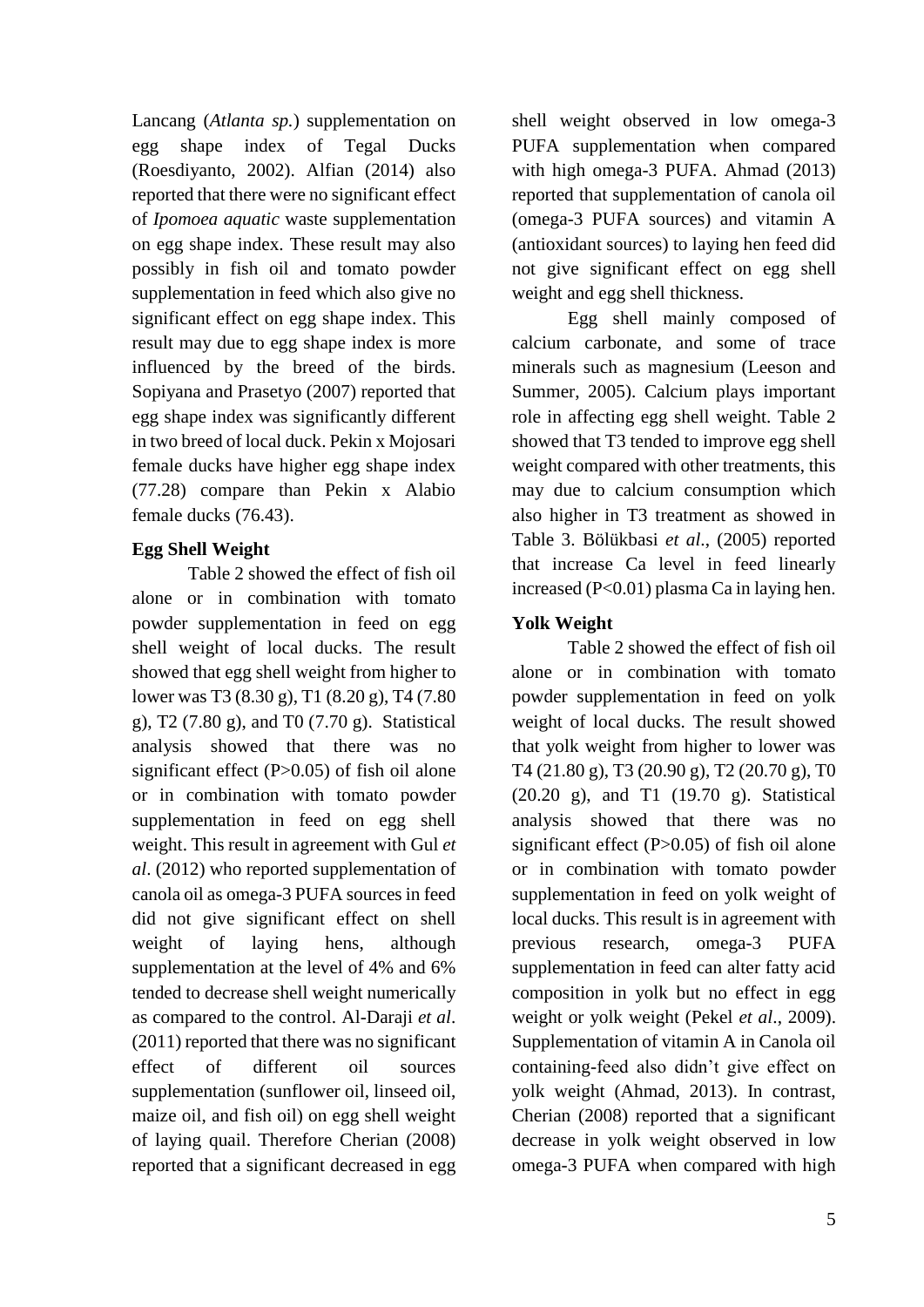omega-3 PUFA supplementation in feed. An *et al*., (2010) also reported that there was a decreasing effect of fish oil supplementation on yolk weight.

Yolk synthesis was complex mechanisms that involve nutrient metabolism and physiological function. Anton (2007) found that lipids contribute to about 65% of dry matter content of egg yolk, which indicated lipid/fat consumption was the most important thing affected yolk weight. Table 2 showed that supplementation of fish oil in the amount of 1500 ppm tended to decrease yolk weight compare to the control. This may be due to the crude fat consumption which lower in fish oil treatments as showed in Table 3.

| Treatments     | Nutrient Consumption (g/bird/day) |                 |                 |  |
|----------------|-----------------------------------|-----------------|-----------------|--|
|                | Crude Protein                     | Crude Fat       | Calcium         |  |
| T <sub>0</sub> | $25.13 \pm 0.31$                  | $3.38 \pm 0.04$ | $4.40 \pm 0.05$ |  |
| T <sub>1</sub> | $25.08 \pm 0.03$                  | $3.37 \pm 0.00$ | $4.39 \pm 0.01$ |  |
| T <sub>2</sub> | $25.08 \pm 0.01$                  | $3.37 \pm 0.00$ | $4.39 \pm 0.00$ |  |
| T <sub>3</sub> | $25.34 \pm 0.38$                  | $3.41 \pm 0.00$ | $4.43 \pm 0.01$ |  |
| T <sub>4</sub> | $25.21 \pm 0.12$                  | $3.39 \pm 0.02$ | $4.41 \pm 0.02$ |  |
| p-value        | ns                                | ns              | ns              |  |

Table 3. Calculated Nutrient Consumption

Notes: ns: No Significant Effect (P>0.05)

Table 2 showed that supplementation of fish oil in combination with tomato powder (T3 and T4) tended to improve yolk weight compared to control treatment and fish oil alone. This result might due related with crude fat consumption which higher in these treatments as showed in Table 3. Supplementation of tomato powder in fish oil contribute to the antioxidant component included lycopene, folate, vitamin C, vitamin A, vitamin E, and phenolics (Agarwal and Rao, 2000; Borguini and Torres, 2009; Kotkov *et al*., 2011). Sahin *et al* (2006) reported that lycopene (one of major phytochemical found in tomatoes) supplementation increased feed consumption in Japanese quails rear under stress caused by high ambient temperature. Brenes *et al*. (2008) reported that enrichment of vitamin E in feed increased fat digestibility of broiler chicken. These mechanism indicated that tomato powder can improved fish oil utilization, then will contribute in an improvement of yolk precursor and then will increase yolk weight.

### **Albumen Weight**

Table 2 showed the effect of fish oil and tomato powder supplementation in feed on albumen weight of local ducks. Albumen weight ranged between  $30.40 \pm 0.85$  until  $32.10 \pm 1.41$  g. The result showed that albumen weight from higher to lower was T4 (32.10 g), T0 (31.75 g), T2 (31.60 g), T3 (30.90 g), and T1 (30.40 g). Statistical analysis showed that there was no significant effect (P>0.05) of fish oil and tomato powder supplementation on albumen weight. In contrast An *et al*. (2010) reported that supplementation of fish oil in feed decreased albumen weight of breeder hens when compare to maize oil supplementation. Therefore, Al-Daraji *et al*. (2011) reported that supplementation of fish oil or maize oil resulted in significant increase of albumen weight of laying quail,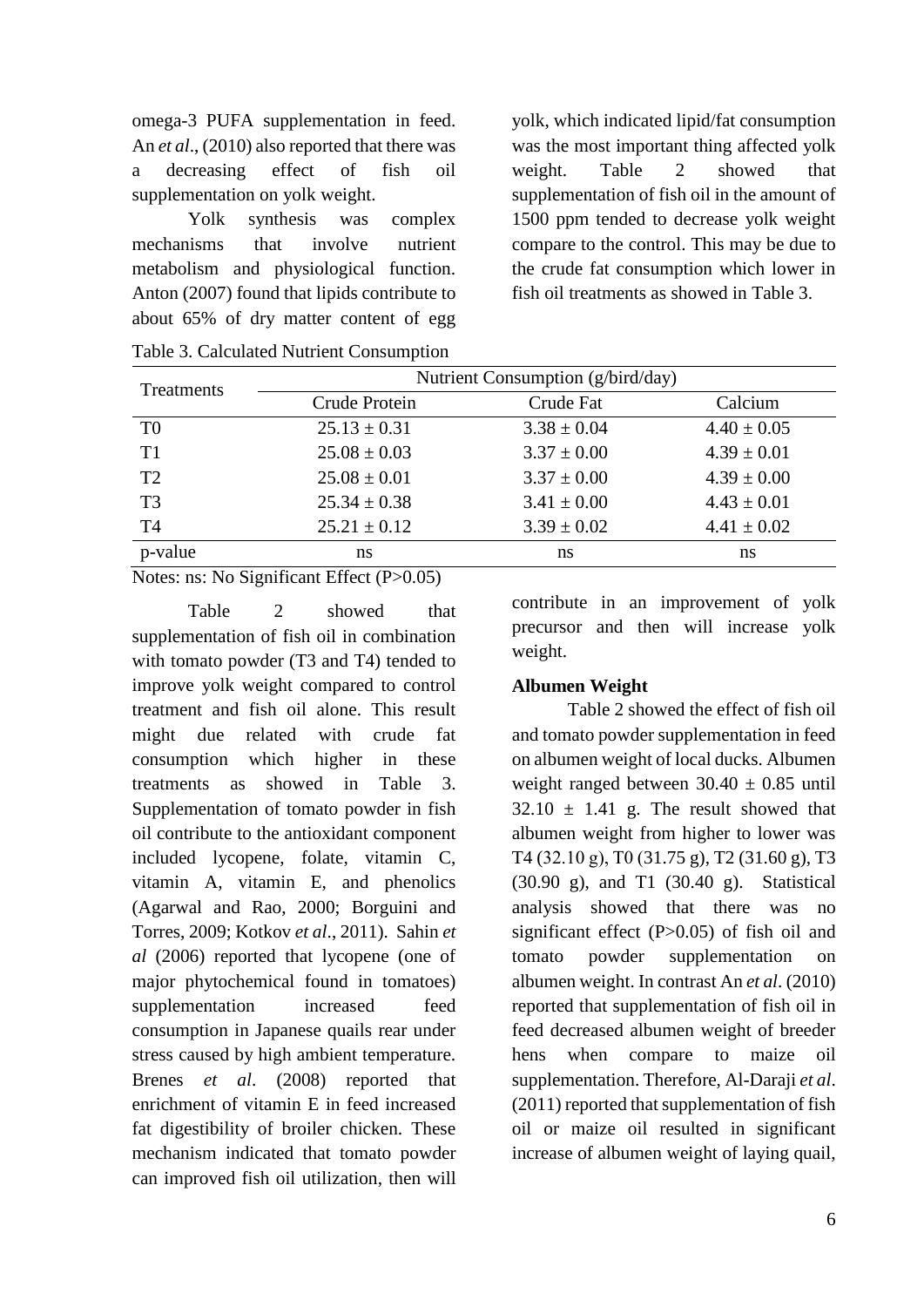compare to sunflower oil or linseed oil supplementation.

Supplementation of 3000 ppm fish oil + 150 ppm tomato powder tend to give higher albumen weight. This result may be due to the presence of tomato powder that provide vitamin C and E which can act as antioxidant to prevent oxidative stress caused by fish oil. Ajakaiye *et al*. (2010) reported that vitamin C and E supplementation significantly increase egg weight, egg yolk weight, albumen weight, and egg shell weight in heat stress laying hen. Ciftci *et al*. (2005) reported that both of these vitamin can synergistically quenching free radical caused by stress. Ševčíková *et al*., (2008) reported that lycopene have ability provide protection from harmful free radicals which can decrease oxidative stress in poultry. Lin *et al*. (2002) found that vitamin A have an important role maintain integrity of magnum and ovaries. These finding indicated that tomato powder could be potential as antioxidant to reduce negative effect of fish oil supplementation and also possibly support fish oil to increase egg quality.

## **CONCLUSION AND SUGGESTION**

There was no effect of fish oil alone or in combination with tomato powder supplementation in feed on egg quality of local ducks. Supplementation of 3000 ppm fish oil  $+150$  ppm tomato powder in feed give best result on yolk weight and albumen weight of local duck. Further research needed with higher level of fish oil and tomato powder supplementation to know optimum level for production of omega-3 egg, without any negative effect on egg quality.

### **ACKNOWLEDGEMENT**

The author acknowledge financial support from Directorate General of Higher Education through Bidik Misi and PKMP 2014.

## **REFERENCES**

- Agarwal, A. and A.V. Rao. 2000. Tomato lycopene and its role in human health and chronic diseases. Canadian Medical Association Journal, 163: 739-744.
- Ahmad, S. 2010. Effect of supplementing dietary sources of n-3 fatty acids and vitamin A on laying performance, egg quality, and immune response in laying hens. Ph.D Thesis. Department of Poultry Science, University of Agriculture. Pakistan.
- Ahmad, S., Ahsan-ul-Haq, M. Yousaf, Z. Kamran, Ata-ur-Rehman, M.U. Suhail, and H.A. Samad. 2013. Effect of canola oil and vitamin a on egg characteristics and egg cholesterol in laying hens during hot summer months. Pakistan Veterinary Journal, 33(3): 346-349.
- Al-Daraji, H.J., H.A. Al-Mashadani, H.A. Mirza, W.K. Al-Hayani and A.S. Al-Hassani. 2011. Influence of source of oil added to diet on egg quality traits of laying quail. International Journal of Poultry Science, 10(2): 130-136.
- Alfian, A. 2014. Effect of *Ipomoea aquatica* waste in feed on external egg quality of mojosari duck (in Bahasa Indonesia). Undergraduate Thesis. Faculty of Animal Husbandry. University of Brawijaya, Malang.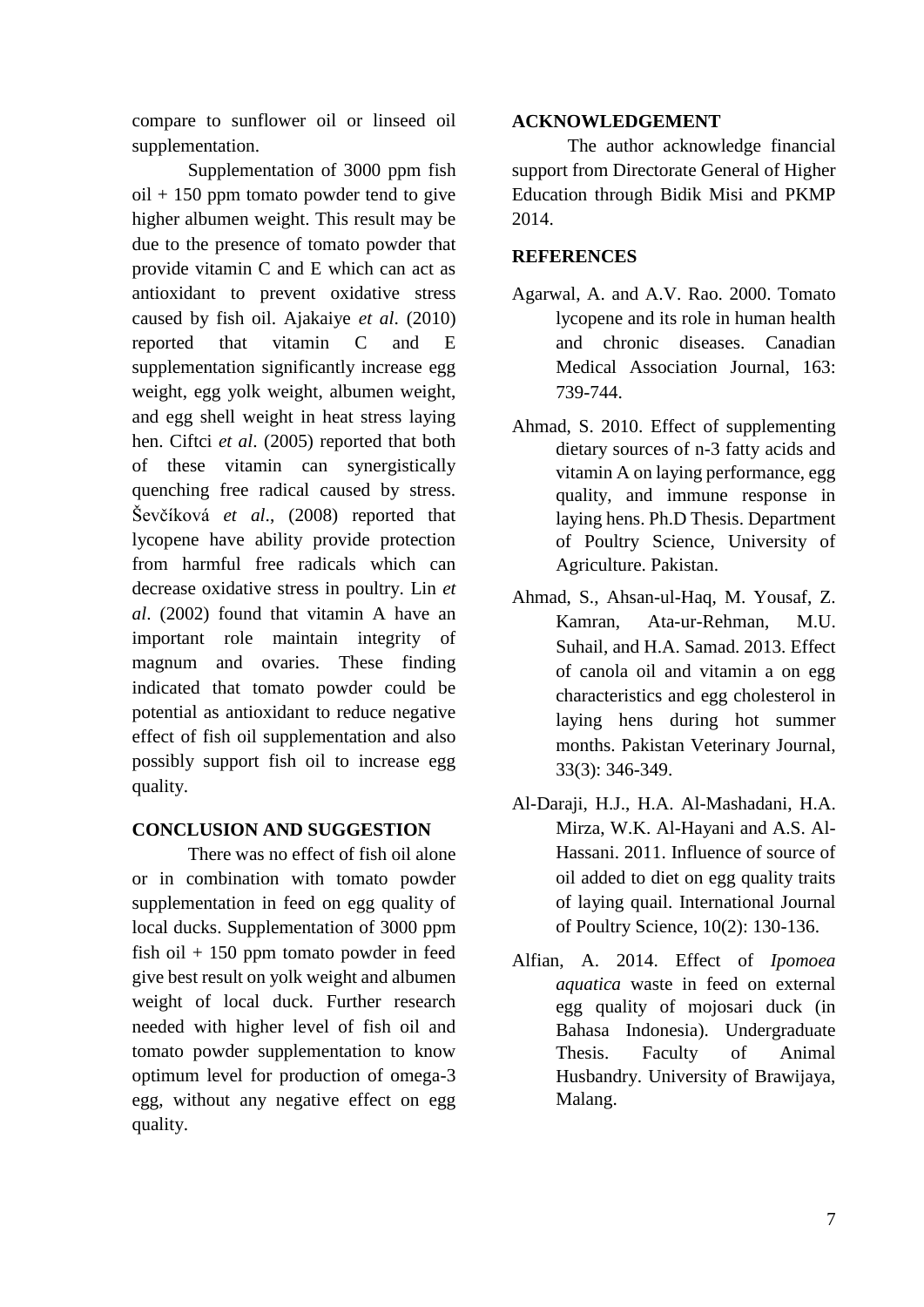- An, S.Y., Y.M. Guo, S.D. Ma, J.M. Yuan, and G.Z. Liu. 2010. Effects of different oil sources and vitamin E in breeder diet on egg quality, hatchability and development of the neonatal offspring. Asian-Australasian Journal of Animal Science, 23(2): 234-239.
- Anton, M. 2007. Composition and structure of hen egg yolk. In Bioactive egg compounds,1-7. Ed. D. Czeschlik. Springer-Verlag. Berlin Heidelberg.
- Bölükbasi, S.C., S. Çelebi and N. Utlu. 2005. The effects of calcium and vitamin D3 in diet on plasma calcium and phosphorus, eggshell calcium and phosphorus levels of laying hens in late laying production period. International Journal of Poultry Science. 4(8): 600-603. Boran, G., H. Karacam, and M. Boran. 2006. Changes in the quality of fish oils due to storage temperature and time. Food Chemistry, 98(4): 693-698.
- Borguini, R. and E. Torres. 2009. Tomatoes and tomato products as dietary sources of antioxidants. Food Review International, 25: 313–325.
- Brenes, A., A. Viveros, I. Goni, C. Centeno, S.G. SayagoAyerdy, I. Arija, and F. Saura-Calixto. 2008. Effect of grape pomace concentrate and vitamin E on digestibility of polyphenols and antioxidant activity in chickens. Poultry Science, 87: 307–316.
- Cherian, C. 2008. Egg quality and yolk polyunsaturated fatty acid status in relation to broiler breeder hen age and dietary n-3 oils. Poult. Sci., 87: 1131- 1137.
- Ciftci, M., O. N. Ertas and T. Güler. 2005. Effects of vitamin E and vitamin C dietary supplementation on egg

production and egg quality of laying hens exposed to a chronic heat stress. Revue Méd. Vét., 156(2): 107-111.

- Crozier, A., I.B. Jaganath, and M.N. Clifford. 2009. Dietary phenolics: chemistry, bioavailability and effects on health. Nat. Prod. Rep. 26, 1001– 1043.
- Dunn-Horrocks, S., M. Pichardo-Fuchs, J. Lee, C. Ruiz-Feria, C. Creger. 2011. Effect of omega-3 enriched layer rations on egg quality. International Journal of Poultry Science, 10 (1): 8- 11.
- Kotkov, Z., J. Lachman, A. Hejtmnkov, and K. Hejtmnkov. 2011. Determination of antioxidant activity and antioxidant content in tomato varieties and evaluation of mutual interactions between antioxidants. LWT - Food Science and Technology, 44: 1703- 1710.
- Leeson, S. and J.D. Summers. 2005. Commercial poultry nutrition, third edition. Nottingham University Press, England.
- Lin, H., L.F. Wang, J.L. Song, Y.M. Xie, and Q.M. Yang. 2002. Effect of dietary supplemental levels of vitamin A on egg production and immune responses of heat stressed laying hens. Poultry Science, 81: 458- 465.
- Miret, S., M.P. Saiz and M.T. Mitjavilo. 2003. Effect of fish oil- and olive oilrich diet on iron metabolism and oxidative stress in the rat. Br. J. Nutr. 89: 11-18.
- Pekel, A.Y., P.H. Patterson, R.M. Hulet, N. Acer, and J.M. Hunter. 2009. Production performance of two strains of laying hens fed different